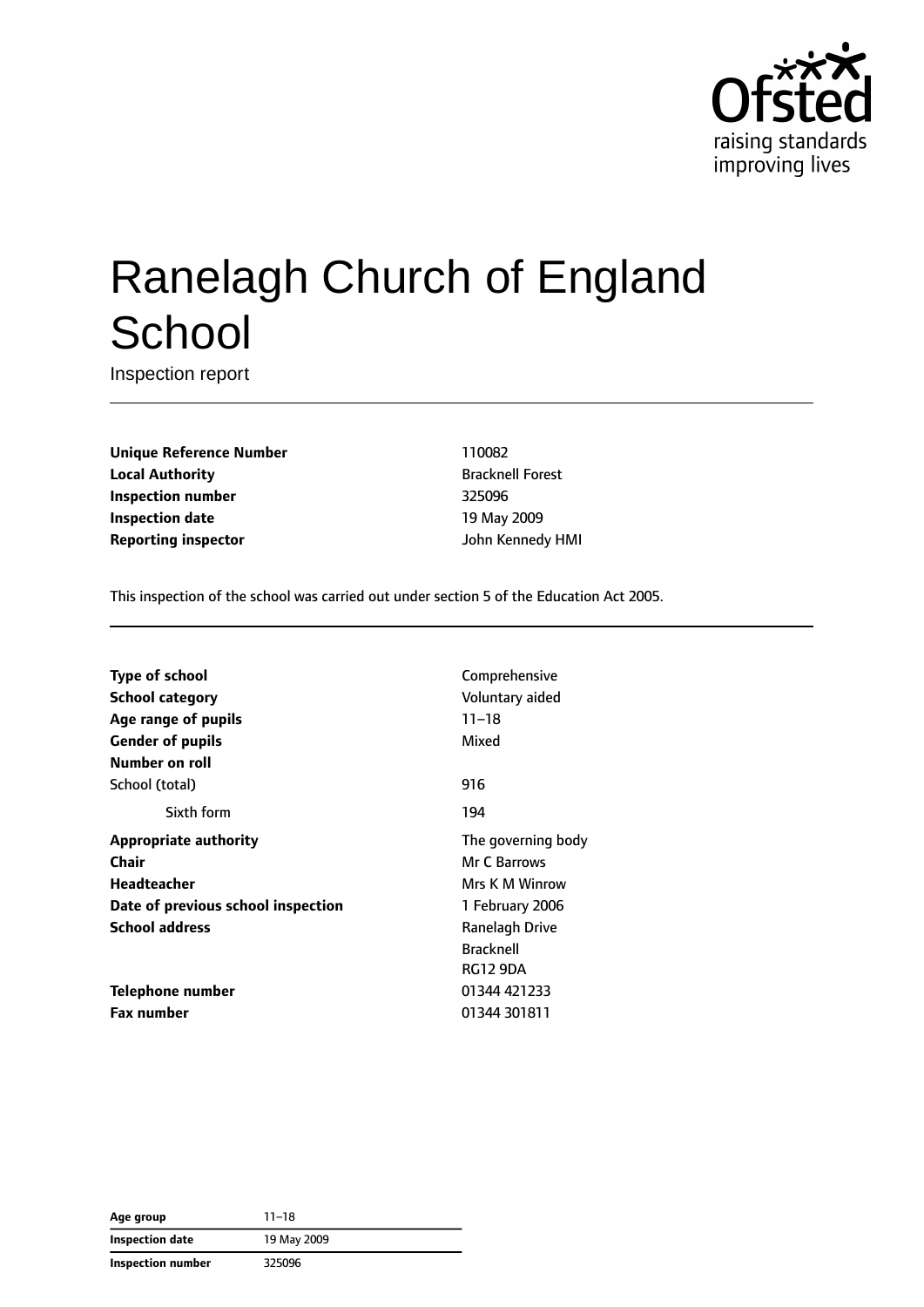.

<sup>©</sup> Crown copyright 2009

Website: www.ofsted.gov.uk

This document may be reproduced in whole or in part for non-commercial educational purposes, provided that the information quoted is reproduced without adaptation and the source and date of publication are stated.

Further copies of this report are obtainable from the school. Under the Education Act 2005, the school must provide a copy of this report free of charge to certain categories of people. A charge not exceeding the full cost of reproduction may be made for any other copies supplied.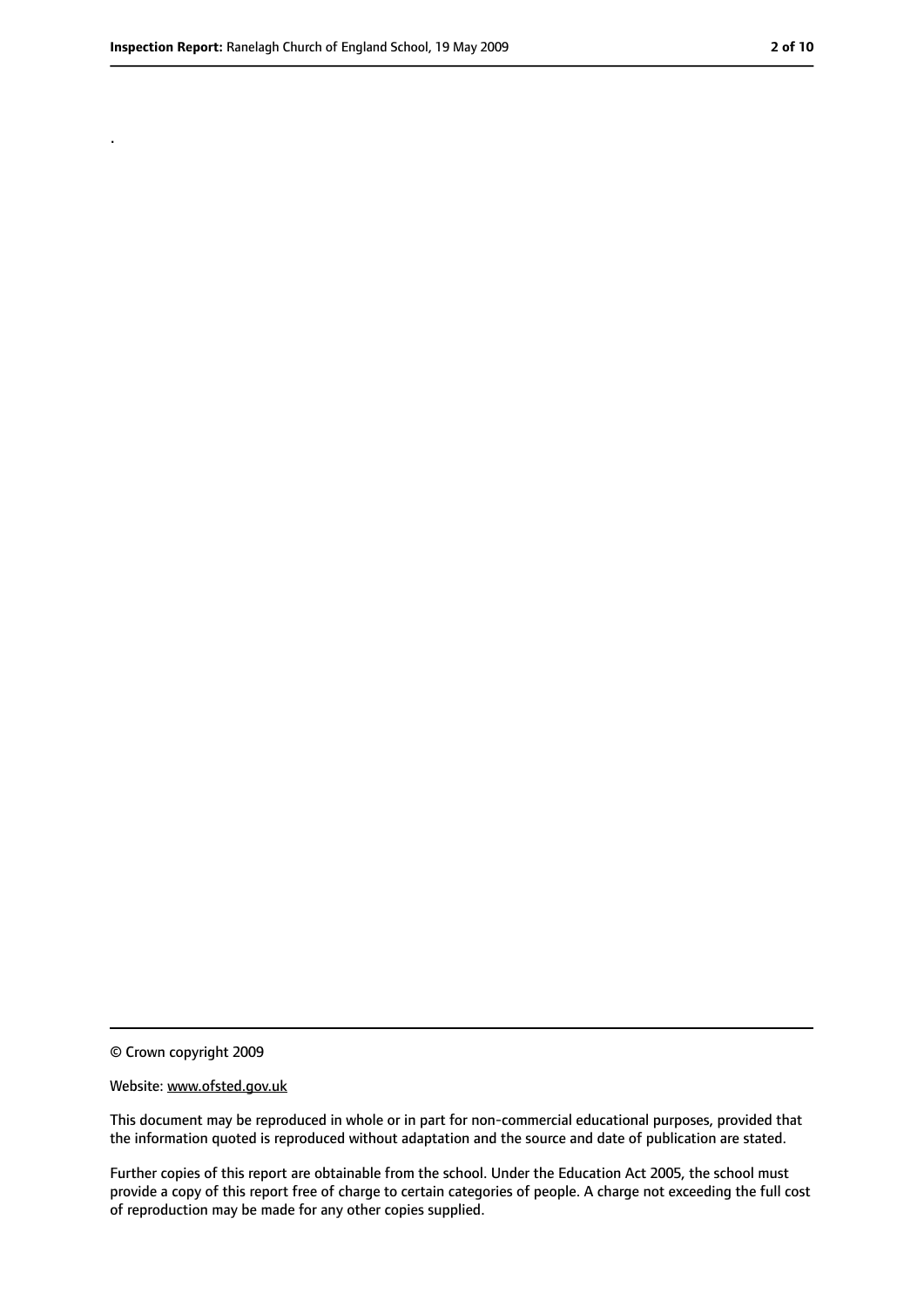## **Introduction**

The inspection was carried out by one of Her Majesty's Inspectors and an additional inspector.

Inspectors evaluated the overall effectiveness of the school and investigated the following issues: progress made by students in the sixth form, the quality of teaching and learning across the whole school, the impact of the school's specialist status, the effectiveness of the school in promoting community cohesion and the quality of the school's capacity for continuous improvement.

Evidence was collected from: visits to lessons, national assessment data and the school's own analyses, observation of lessons and of the school at work, discussions with staff, governors and students, and parents' questionnaires. Other aspects of the school's work were not investigated in detail, but inspectors found no evidence to suggest that the school's own assessments, as given in its self-evaluation, were not justified and these have been included where appropriate in this report.

## **Description of the school**

Ranelagh Church of England School is an average-sized and oversubscribed school, celebrating its 300th anniversary this year. It serves the Anglican deaneries of Bracknell and Sonning. Four fifths of the student population come from Bracknell Forest, although they transfer from over 40 primary schools. The proportion of those eligible for free school meals is very low. Most students are from White British backgrounds, reflecting the composition of the local community. The number whose first language is not English is low. The proportion of students with learning difficulties and/or disabilities is about average, although the number with a statement of special educational needs is above average. A number of these have behavioural, emotional and social needs and there are some students with autistic spectrum disorder. The school has a specialist unit for 12 students with specific learning difficulties. The school holds many awards, including Artsmark gold and national accreditation for peer mentoring. The headteacher has just been appointed as a National Leader of Education, and the school is now a National Support School. Ranelagh was designated a Specialist College for Visual Arts and Business Enterprise in 2004 and it was awarded High Performing Specialist Status in mathematics and computing in 2008. The school has recently been authorised to deliver the International Baccalaureate Diploma from September 2009. In January 2008 the school was inspected as part of Ofsted's survey inspection programme in relation to business education, and was judged to be outstanding in this aspect of its work.

#### **Key for inspection grades**

| Grade 1 | Outstanding  |
|---------|--------------|
| Grade 2 | Good         |
| Grade 3 | Satisfactory |
| Grade 4 | Inadequate   |
|         |              |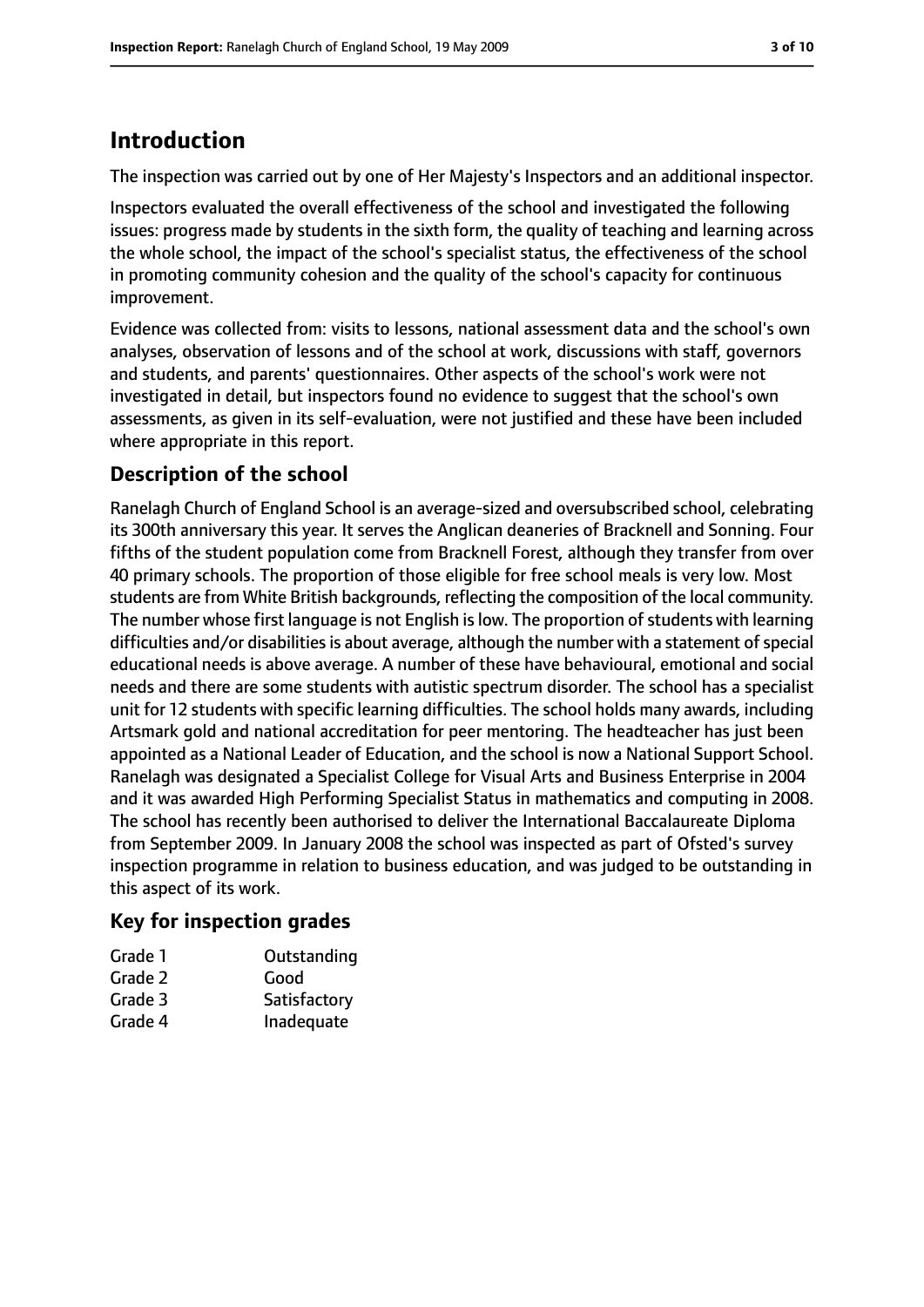## **Overall effectiveness of the school**

#### **Grade: 1**

Ranelagh is an outstanding school and sixth form. Its striking features are the progress that students make in their learning and personal development, and the remarkable contribution they make to the leadership and management of the school. The overwhelming majority of parents were fulsome in their praise of the school, particularly in how well it is led and managed. This was typified in one comment: 'Ranelagh continues to deliver both a caring and highly motivating environment for our children. What better platform could be given for a start out in life?'

The school is highly successful in nurturing and harnessing the motivation of students to learn and in stretching them academically. Students enter the main school with above-average attainment. The quality of teaching and the care, guidance and support provided by the staff are such that students of all abilities make excellent progress in relation to their capabilities and needs. In many instances they not only reach but exceed their challenging targets. Standards at the end of all key stages have been exceptionally high since the last inspection. In 2008, at the end of Key Stage 3, almost every student gained Level 5 in English, mathematics and science and very high proportions achieved higher levels in these subjects. GCSE examination results exceeded the targets the school had set itself, with 97% of students achieving five or more A\*-C grades and 89% achieving these grades including English and mathematics. Students gained A/A\* grades which were well above average in 10 subjects, including the specialist subjects of art and design and mathematics. Achievement was exceptionally high in many other subjects such as business studies, with 92% gaining a higher grade. Students with learning difficulties and/or disabilities, including those in the specialist unit, also make excellent progress because of the quality of the support they receive from teachers and support staff alike.

At Ranelagh absolute priority is given to people and to learning. This is underpinned by the promotion of Christian aims, values and ethos and its learning culture. This is the 'DNA' of the school and permeates everything it does. Coupled with the provision of exceptional care, support and guidance, it strongly contributes to the students' outstanding spiritual, social, moral, cultural and personal development. They flourish in an encouraging, stimulating and safe environment. Students develop exceptionally well as confident, enthusiastic and creative learners and responsible members of the school and wider community. They enjoy coming to school and this can be seen in very high attendance rates. Inspectors saw excellent behaviour during their visit and this is endorsed by the majority of parents. Some students remarked that there are occasional lapses where one or two do not behave to the same high standard as others, but this is always addressed. The curriculum contributes significantly to students' economic well-being. For instance, they develop highly effective creative and entrepreneurial skills which prepare them well for life beyond school.

Students have a pronounced impact on the life of the school and the wider community. They play an active role in the school's outstanding promotion of inclusion and community cohesion and they have a profound impact on the leadership and management of the school. Students participate in an incredible range of opportunities. Some act as learning partners, observing the quality of teaching and learning. Their feedback gives teachers a different perspective on learning and provides students themselves with a great understanding of themselves as learners. Those involved in the developing the 'Rights Respecting School' initiative spoke proudly about the training they had provided to staff. Others are involved in peer mentoring, helping those who may be struggling to catch up. National accreditation for peer mentoring indicates the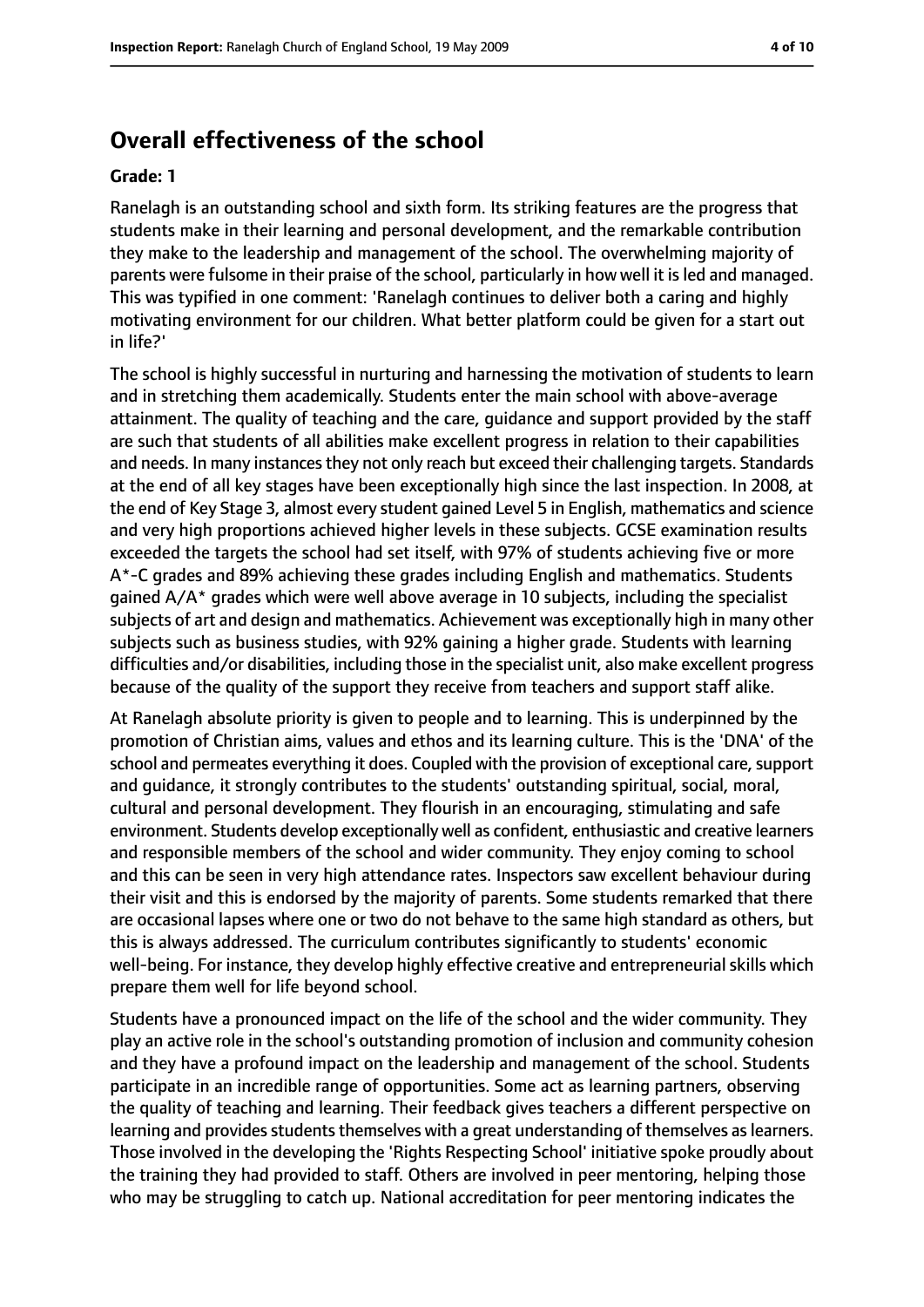success of this work. Students have had a say in the contract arrangements for catering, ensuring that their well-developed understanding of healthy living was reflected in the choice of provider. Two representatives from the student body sit on the governing body. Others are involved in the highly effective school council or other working groups.

Students make exceptional progress in their learning and achieve so highly because of their own motivation and hard work, but also because of the quality of teaching. Snapshots of lesson observations undertaken by inspectors confirm the school's own evaluation that it is outstanding. This is because of impressive skills of dedicated teachers and other staff, and the vibrant learning environment where students thrive and develop excellent higher-order thinking and learning skills. Displays of a high quality add greatly to the classrooms, and the corridors are adorned with the students' impressive artistic work. The recent award of Artsmark gold is a recognition of the exceptionally high level of arts provision in the school. All aspects of professional development and practice are linked to improving teaching and learning. This relentless focus means that staff are continually looking to hone their skills. Monitoring is rigorous, and additional support and guidance is provided if there is any variability in the high standards expected of staff. Inspectors observed a wide range of significant strengths in lessons. Staff are skilled in encouraging students to problem-solve in all subjects and develop self-evaluation, critical thinking and analytical skills. Students are confident and articulate in responding to well-thought-out and effective questioning. The tremendous pace in lessons is possible because of the students' eagerness to learn. Lessons are characterised by careful planning and differentiated response to meet learning needs. Assessment and the dialogue between teachers and students about their progress are of a very high quality.

'Servant leadership' is central to the school's philosophy and, consequently, meeting the support needs of staff and students alike is given high priority. Pastoral and academic care, guidance and support are equally strong and contribute greatly to students' all-round development. Staff are tenacious in ensuring that the various systems for tracking progress, safeguarding and managing behaviour and attendance are rigorous and effective. Consequently, they have a very comprehensive and accurate understanding of students' needs and how they are progressing. They target support and intervention to good effect. The school promotes inclusive practice and responds well to the challenge that this sometimes presents in meeting the specific learning, emotional or behavioural needs of some students. The school has forged excellent links with external agencies and this reflects their commitment to meeting the welfare of its students. Transition arrangements from primary school are very good for Year 7 students and for those in Year 11 moving to the sixth form.

The curriculum is exciting and engaging and enriched by a wealth of popular extra-curricular activities. It has developed immensely since the last inspection, reflected for example, in more effective collaboration with schools to deliver the 14-19 curriculum. The impact of specialist subjects is threaded through the curriculum, giving impetus to some noteworthy developments. Students and staff spoke excitedly about the 'Creative Partnerships - Change School' project 'Under my Skin', which is being developed by staff and some students in Years 8 and 10. They are constructing a Mongolian yurt or tent, drawing on a range of subjects such as art, information and communication technology and English. This will become a temporary dwelling, enabling students to have sensory multicultural experiences. All students have an opportunity to work with a business entrepreneur and/or an artist in residence. Increased personalisation of the curriculum means that options such as the increased flexibility programme are highly effective, for instance in meeting the needs of some students with learning difficulties and/or disabilities.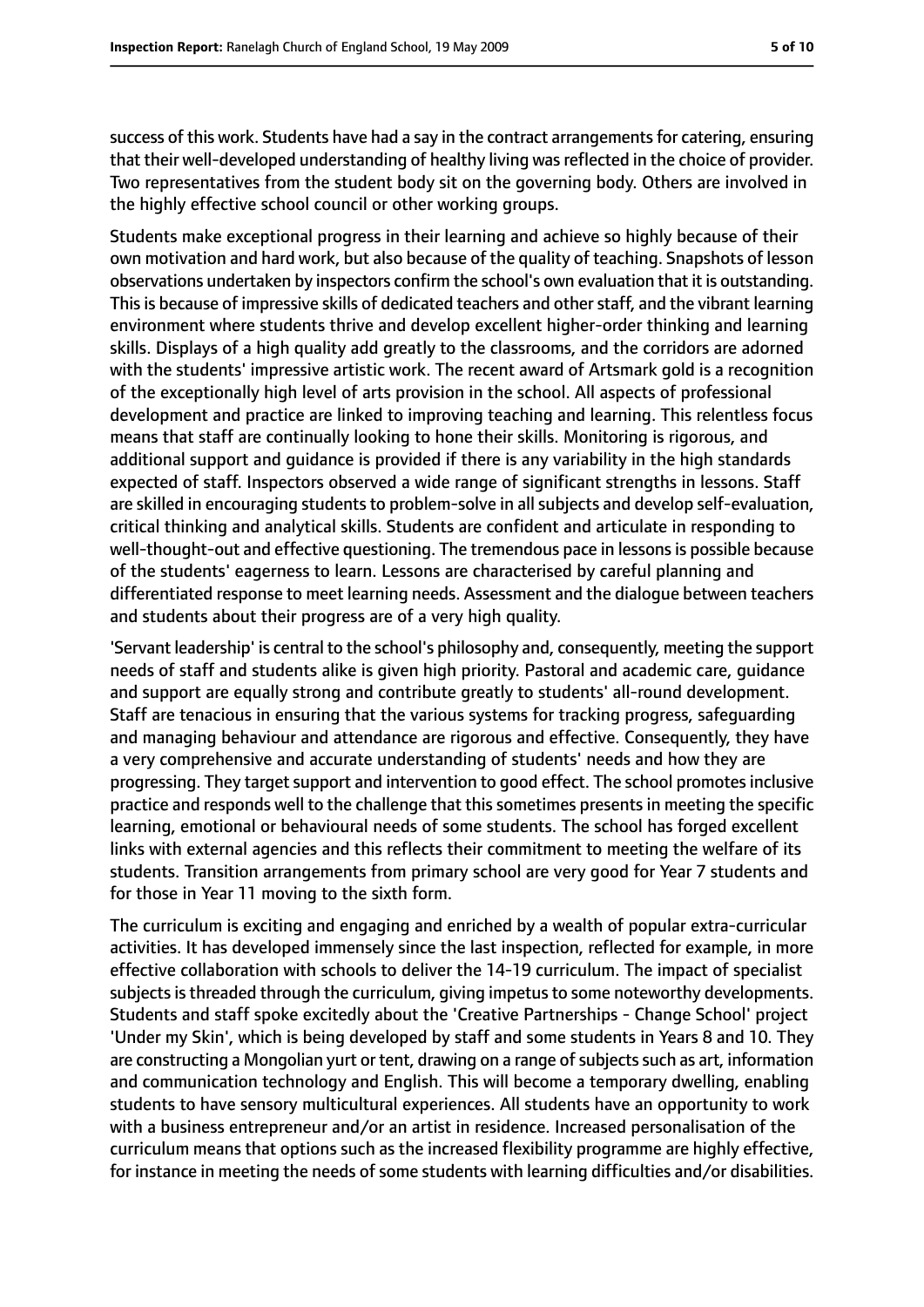The sustained excellence and continuous improvement of Ranelagh would not be possible without remarkable leadership and management at all levels, including the students. This aspect of the school was signalled out by parents for particularly high and deserved praise. Creative vision, the passionate embracing of new initiatives and a thirst for improvement are driven by an inspiring headteacher, supported by an exceptionally strong senior management team, very able and efficient middle leaders and highly competent staff at all levels. They receive excellent support from a proactive and challenging governing body. The school is outward-looking and is highly successful in the impact it has on partnership-working with other schools, its two deaneries and the local and wider community. Staff take forward new initiatives in a measured way, only if these serve to further enhance the learning of students. The school, for example, is well placed to contribute significantly in its new role as National Support School and to deliver the International Baccalaureate and staff recognise that these opportunities will also bring new challenges. Planning for the future is thorough and gives appropriate attention to new developments and to sustaining and fine-tuning aspects of existing provision. Given its history of achievements to date, its lack of complacency and the quality of provision at every level, the school has an outstanding capacity for continued improvement.

#### **Effectiveness of the sixth form**

#### **Grade: 1**

The sixth form is outstanding. The majority of students transfer from Year 11 and they continue to make excellent progress. The extensive curriculum is stimulating and challenging. Teaching is consistently of a very high quality and students make excellent progress because of this. They enjoy their lessons. Students spoke to inspectors of the excellent relationships they have with their teachers, regarding them as learning partners as well as educators. Students achieve examination results that are exceptionally high. For instance, in 2008 the proportion achieving A-B grade in GCE A level examinations as well as in Applied AS and Applied A level examinations, was well above national averages. Students achieved exceptionally well in most subjects including specialist subjects. Staff take corrective action to address any occasional blips in the performance of any subject for a particular cohort, and current progress indicates that this is being successful. The proportion of students completing their course is exceptionally high, which is testament of their own motivation and the quality of the provision. Students make well-informed choices because of the exceptional individual support and guidance they receive from staff. Almost all students go on to higher or further education. Excellent leadership and management can be seen in the highly effective monitoring of and support for students' academic progress and personal development. As with the students lower down the school, sixth formers are impressive leaders and make a significant contribution to the life of the school and the wider community. Their impact on the local community can be seen in their work with a local special school and through their work as sports leaders. Their impact on the global community is exemplified through Wilderness Expertise trips to places such as Zambia; this has resulted in close links and support for the local community.

#### **What the school should do to improve further**

■ Ensure that new initiatives, such as the International Baccalaureate, enhance the school's outstanding learning culture and the progress students make.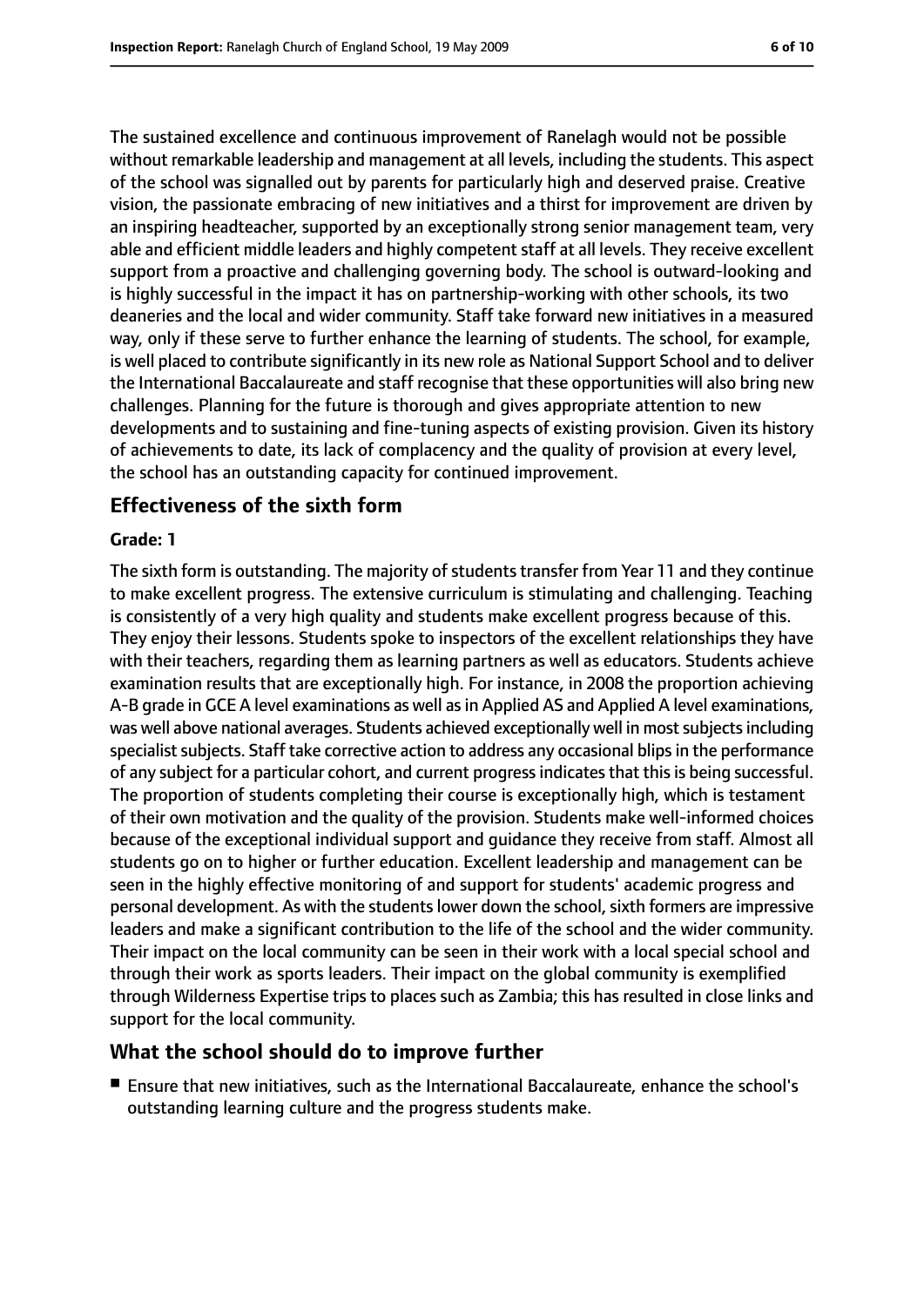**Any complaints about the inspection or the report should be made following the procedures set out in the guidance 'Complaints about school inspection', which is available from Ofsted's website: www.ofsted.gov.uk.**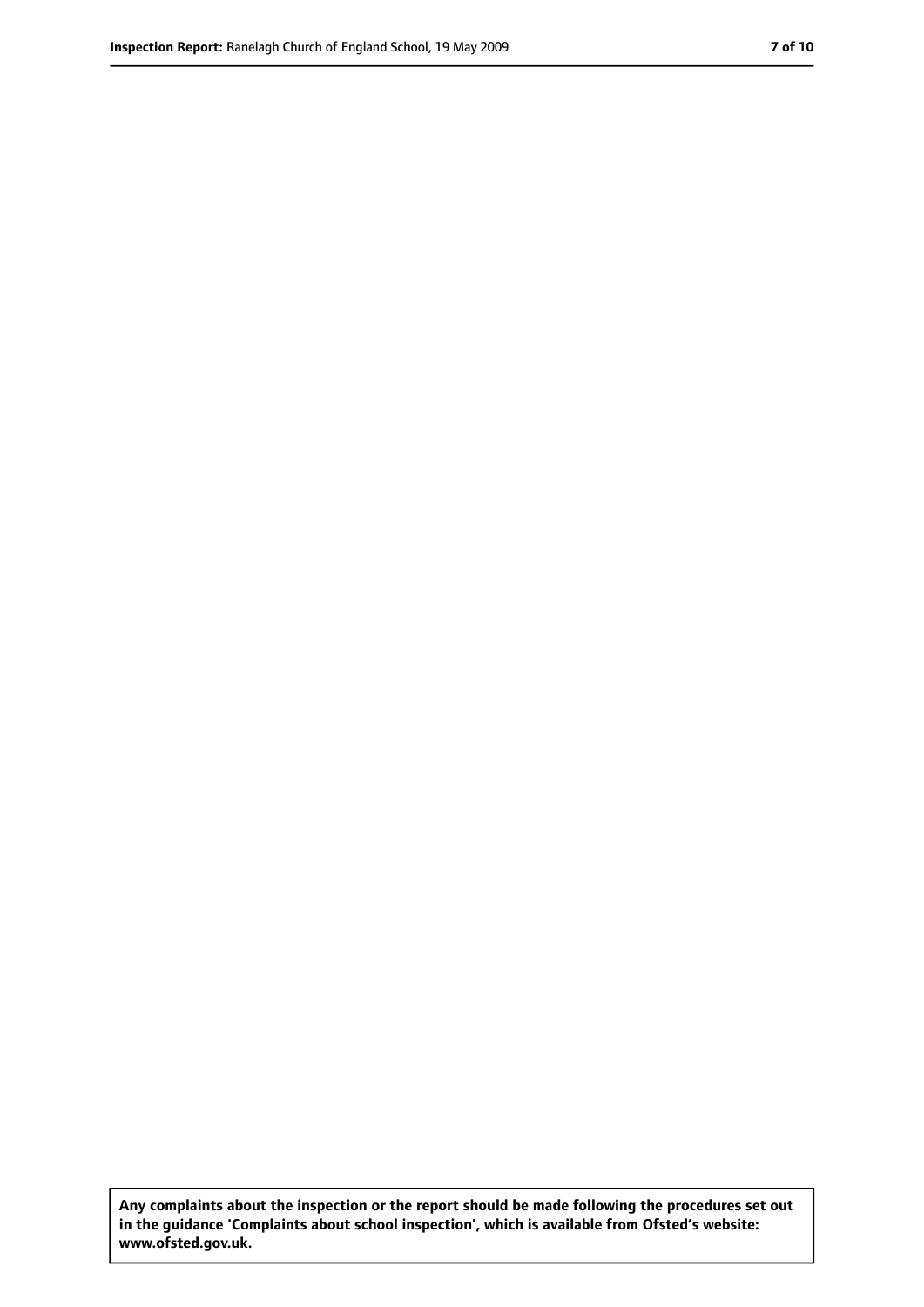# **Inspection judgements**

| Key to judgements: grade 1 is outstanding, grade 2 good, grade 3 | School         | $16-19$ |
|------------------------------------------------------------------|----------------|---------|
| satisfactory, and grade 4 inadequate                             | <b>Overall</b> |         |

#### **Overall effectiveness**

| How effective, efficient and inclusive is the provision of<br>education, integrated care and any extended services in<br>meeting the needs of learners? |     |     |
|---------------------------------------------------------------------------------------------------------------------------------------------------------|-----|-----|
| Effective steps have been taken to promote improvement since<br>the last inspection                                                                     | Yes | Yes |
| How well does the school work in partnership with others to<br>promote learners' well being?                                                            |     |     |
| The capacity to make any necessary improvements                                                                                                         |     |     |

#### **Achievement and standards**

| How well do learners achieve?                                                                               |  |
|-------------------------------------------------------------------------------------------------------------|--|
| The standards <sup>1</sup> reached by learners                                                              |  |
| How well learners make progress, taking account of any<br>significant variations between groups of learners |  |
| How well learners with learning difficulties and/or disabilities<br>make progress                           |  |

#### **Annex A**

<sup>&</sup>lt;sup>1</sup>Grade 1 - Exceptionally and consistently high; Grade 2 - Generally above average with none significantly below average; Grade 3 - Broadly average to below average; Grade 4 - Exceptionally low.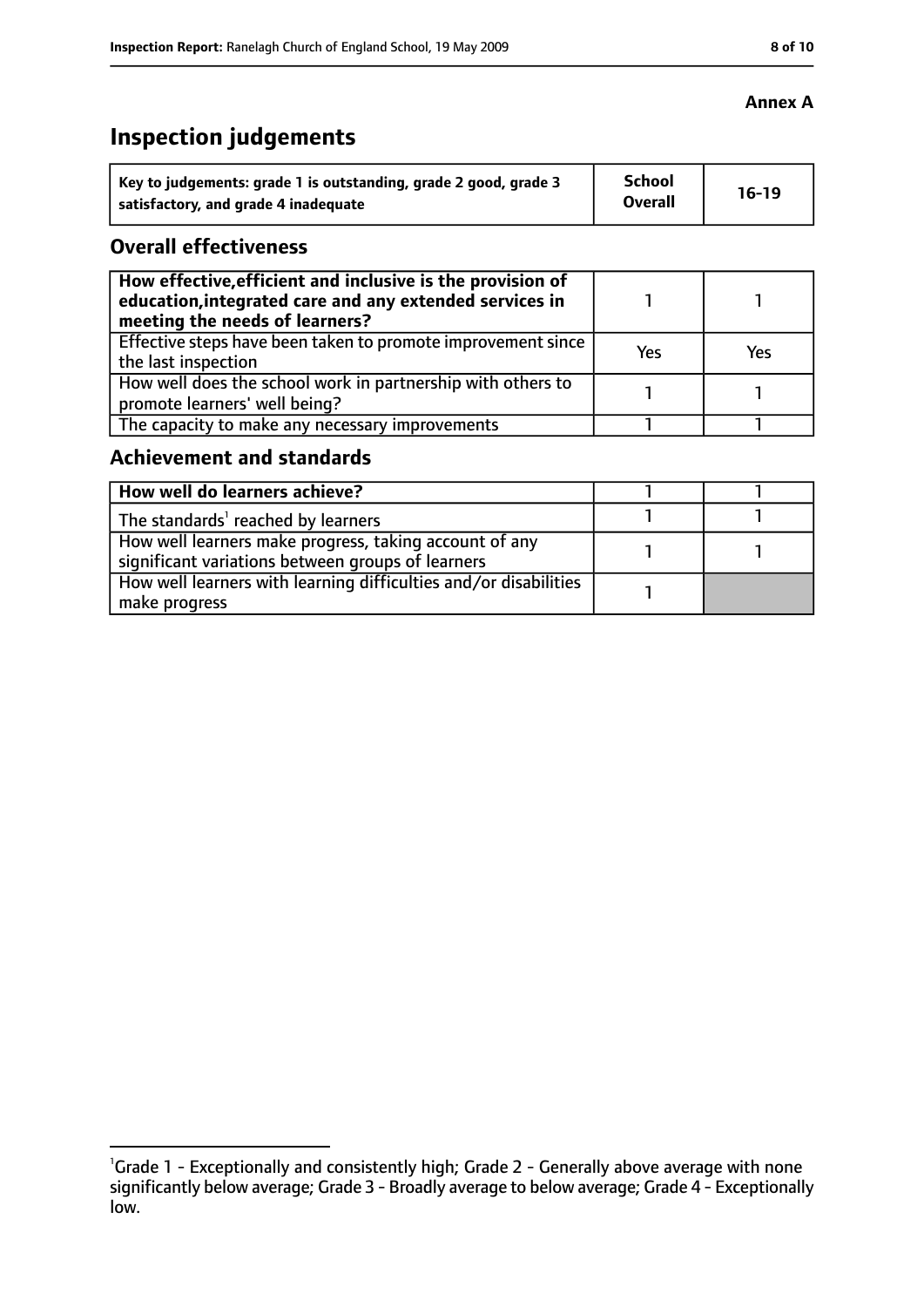## **Personal development and well-being**

| How good are the overall personal development and<br>well-being of the learners?                                 |  |
|------------------------------------------------------------------------------------------------------------------|--|
| The extent of learners' spiritual, moral, social and cultural<br>development                                     |  |
| The extent to which learners adopt healthy lifestyles                                                            |  |
| The extent to which learners adopt safe practices                                                                |  |
| The extent to which learners enjoy their education                                                               |  |
| The attendance of learners                                                                                       |  |
| The behaviour of learners                                                                                        |  |
| The extent to which learners make a positive contribution to<br>the community                                    |  |
| How well learners develop workplace and other skills that will<br>contribute to their future economic well-being |  |

# **The quality of provision**

| $\mid$ How effective are teaching and learning in meeting the<br>full range of learners' needs?       |  |
|-------------------------------------------------------------------------------------------------------|--|
| How well do the curriculum and other activities meet the range<br>of needs and interests of learners? |  |
| How well are learners cared for, quided and supported?                                                |  |

# **Leadership and management**

| How effective are leadership and management in raising<br>achievement and supporting all learners? |           |     |
|----------------------------------------------------------------------------------------------------|-----------|-----|
| How effectively leaders and managers at all levels set clear                                       |           |     |
| direction leading to improvement and promote high quality of                                       |           |     |
| care and education                                                                                 |           |     |
| How effectively leaders and managers use challenging targets                                       |           |     |
| to raise standards                                                                                 |           |     |
| The effectiveness of the school's self-evaluation                                                  |           |     |
| How well equality of opportunity is promoted and discrimination                                    |           |     |
| eliminated                                                                                         |           |     |
| How well does the school contribute to community cohesion?                                         |           |     |
| How effectively and efficiently resources, including staff, are                                    |           |     |
| deployed to achieve value for money                                                                |           |     |
| The extent to which governors and other supervisory boards                                         |           |     |
| discharge their responsibilities                                                                   |           |     |
| Do procedures for safequarding learners meet current                                               | Yes       | Yes |
| qovernment requirements?                                                                           |           |     |
| Does this school require special measures?                                                         | <b>No</b> |     |
| Does this school require a notice to improve?                                                      | No        |     |